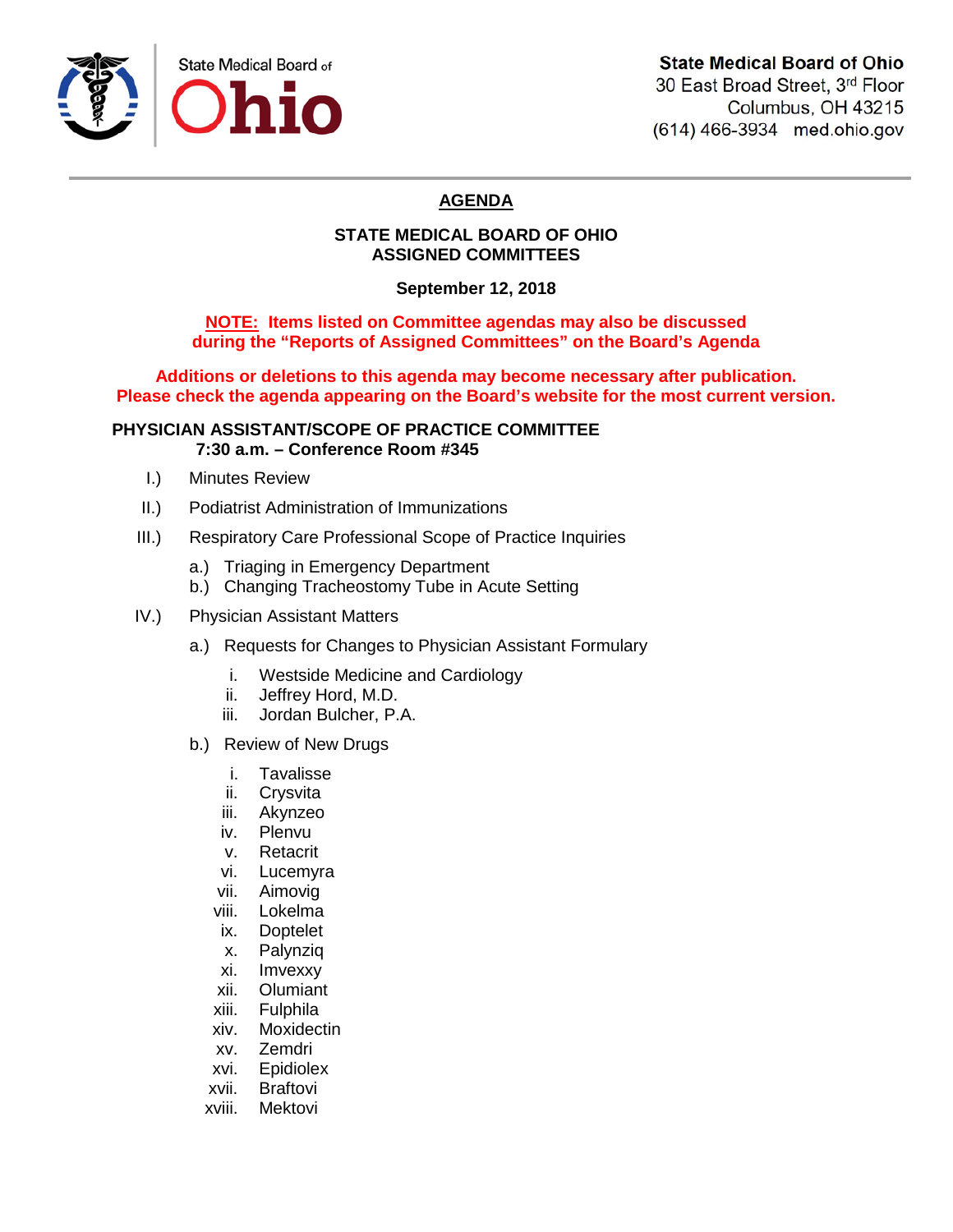## **LICENSURE COMMITTEE 8:00 a.m. – Conference Room #318**

- I.) Minutes Review
- II.) Licensure Application Review
	- a.) Prem Verma, M.D.

# **FINANCE COMMITTEE**

### **8:30 a.m. – Conference Room # 335**

- I.) Minutes Review
- II.) Officer or Staff Reports
	- a.) Medical Board Fiscal Update
	- b.) Other Reports
- III.) Existing Medical Board Fiscal Matters
- IV.) New Medical Board Fiscal Matters
- V.) Action Item

## **POLICY COMMITTEE**

### **9:15 a.m. – Conference Room # 336**

- I.) Minutes Review
- II.) Rule Review Update
- III.) Legislative Review
- IV.) Response from National Transportation Safety Board
- V.) Impact of Insurance Coverage on Prescribing Practices
- VI.) Medical Board Metrics Rules, 4731-30-01 and 4731-30-02
- VII.) Rules for Office-Based Treatment of Opioid Addiction

### *AD HOC* **ICD-10 DATA REVIEW COMMITTEE Approximately 3:00 p.m. – Conference Room #336**

I.) Review of ICD-10 Data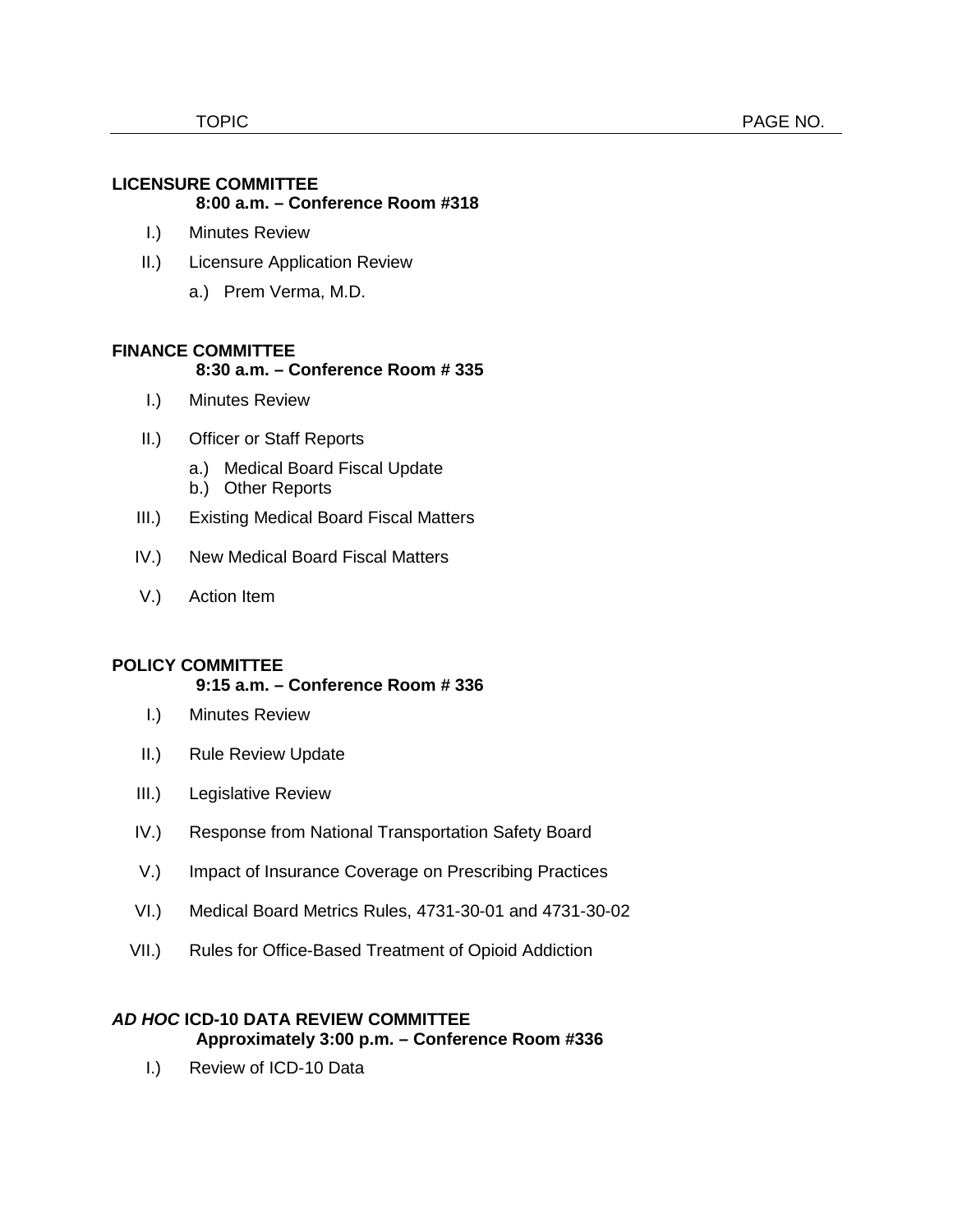

# **PHYSICIAN'S ASSISTANT POLICY COMMITTEE**

# **AGENDA**

James A. Rhodes State Office Tower Room 336, 3rd Floor 30 E. Broad St., Columbus, Ohio 43215 September 10, 2018 8:30 a.m.

TOPIC **PAGE NO.** 

- **I. Review minutes of the June 11, 2018 meeting**
- **II. Review requests for change to the Formulary**
	- **a) Westside Medicine and Cardiology**
	- **b) Jeffrey Hord, M.D.**
	- **c) Jordan Bulcher, P.A.**
- **III. Review new drugs to the market April 2018 – June 2018**
	- **a) Tavalisse**
	- **b) Crysvita**
	- **c) Akynzeo**
	- **d) Plenvu**
	- **e) Retacrit**
	- **f) Lucemyra**
	- **g) Aimovig**
	- **h) Lokelma**
	- **i) Doptelet**
	- **j) Palynziq**
	- **k) Imvexxy**
	- **l) Olumiant**
	- **m) Fulphila**
	- **n) Moxidectin**
	- **o) Zemdri**
	- **p) Epidiolex**
	- **q) Braftovi**
	- **r) Mektovi**
- **IV. New Business Matters**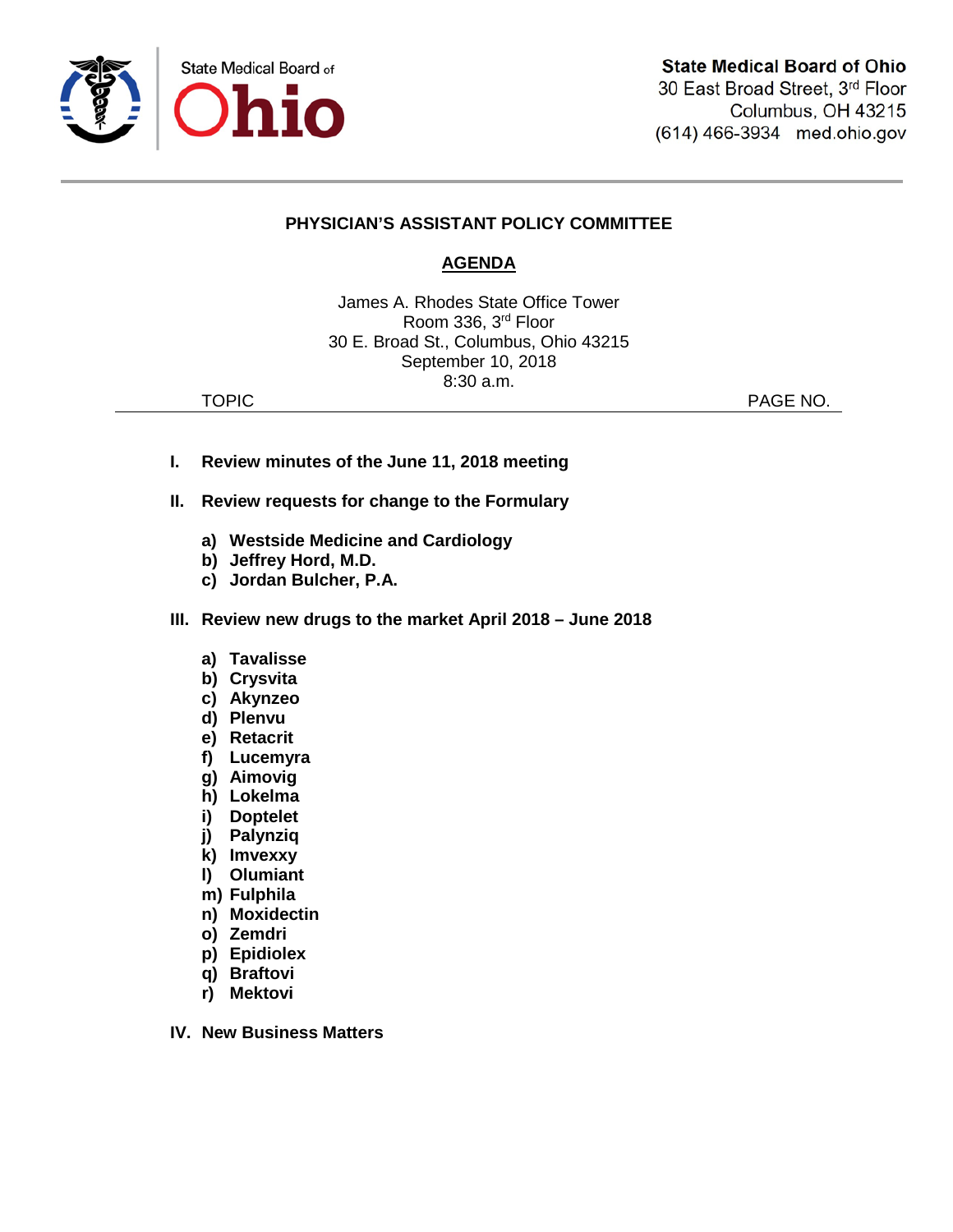

# **State Medical Board of Ohio**

30 East Broad Street, 3rd Floor Columbus, OH 43215 (614) 466-3934 med.ohio.gov

# **AGENDA**

James A. Rhodes State Office Tower 30 E. Broad St., Columbus, OH 43215, 3rd Floor September 12, 2018 – 10:00 a.m.

**NOTE: Additions to this agenda may become necessary. Please check the agenda appearing on the Board's website for the most current version.**

**Agenda items may be discussed out of order, at the discretion of the Board President.**

- I. ROLL CALL
- II. MINUTES REVIEW

August 8, 2018 Board Meeting

### III. APPLICANTS FOR LICENSURE

- a.) Physicians
- b.) Allied Professionals
- c.) Certificate to Recommend Medical Marijuana
- d.) Cosmetic Therapy Examination Results
- IV. REPORTS AND RECOMMENDATIONS
	- a.) Michael Herman Anikeev, M.D. (West Liberty, OH)
	- b.) John Harlem Johnson, M.D. (Altoona, PA)
	- c.) Christopher R. Seman, D.O. (East Palestine, OH)
- V. PROPOSED FINDINGS AND PROPOSED ORDERS
	- a.) Michael Edward Felver, M.D. (Cleveland Heights, OH)
- VI. FINDINGS, ORDERS, AND JOURNAL ENTRIES (none)
- VII. EXECUTIVE SESSION I
- VIII. EXECUTIVE SESSION II
- IX. SETTLEMENT AGREEMENTS
- X. NOTICES OF OPPORTUNITY FOR HEARING, ORDERS OF SUMMARY SUSPENSION, ORDERS OF IMMEDIATE SUSPENSION, AND ORDERS OF AUTOMATIC SUSPENSION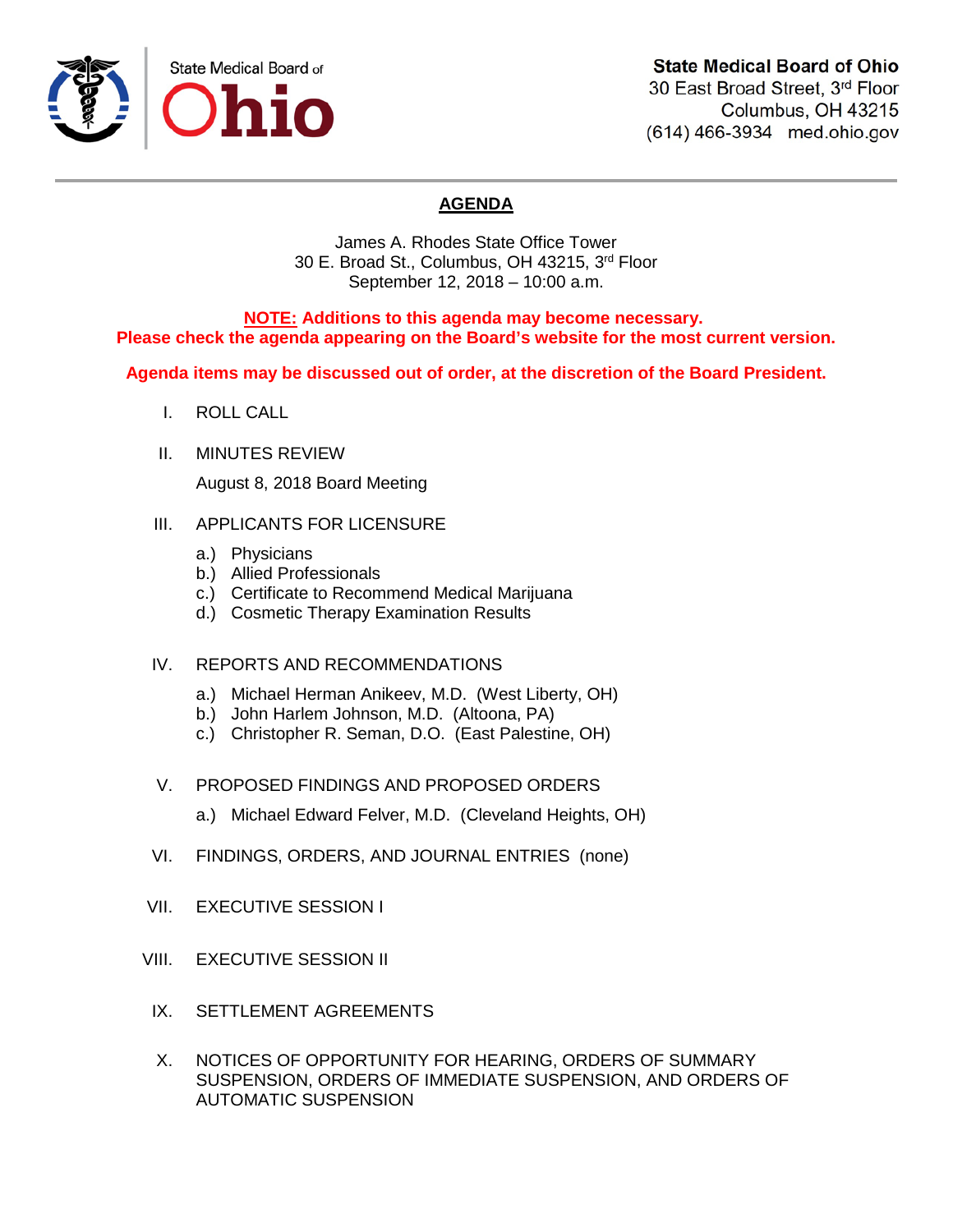# **BOARD AGENDA**

#### September 12, 2018 10:00 a.m. (Continued)

TOPIC **PAGE NO.** 

- XI. RULES & POLICIES
	- a.) Rules for Final Adoption
	- b.) Proposed Amendments to Massage Therapy Scope of Practice Rule
- XII. DIETETICS ADVISORY COUNCIL VACANCY
- XIII. OPERATIONS REPORT
- XIV. RESPIRATORY CARE ADVISORY COUNCIL REPORT
- XV. REPORTS BY ASSIGNED COMMITTEES

# **Finance Committee Report**

- a.) Officer or Staff Reports
	- i. Medical Board Fiscal Update
	- ii. Other Reports
- b.) Existing Medical Board Fiscal Matters
- c.) New Medical Board Fiscal Matters
- d.) Action Item Review

# **Policy Committee Report**

- a.) Rule Review Process
- b.) Legislative Review
- c.) Response from National Transportation Safety Board
- d.) Impact of Insurance Coverage on Prescribing Practices
- e.) Medical Board Metrics Rules, 4731-30-01 and 4731-30-02
- f.) Rules for Office-Based Treatment of Opioid Addiction

## **Licensure Committee Report**

- a.) Licensure Application Review
	- i. Prem Verma, M.D.

## **Medical Marijuana Expert Review Committee Report**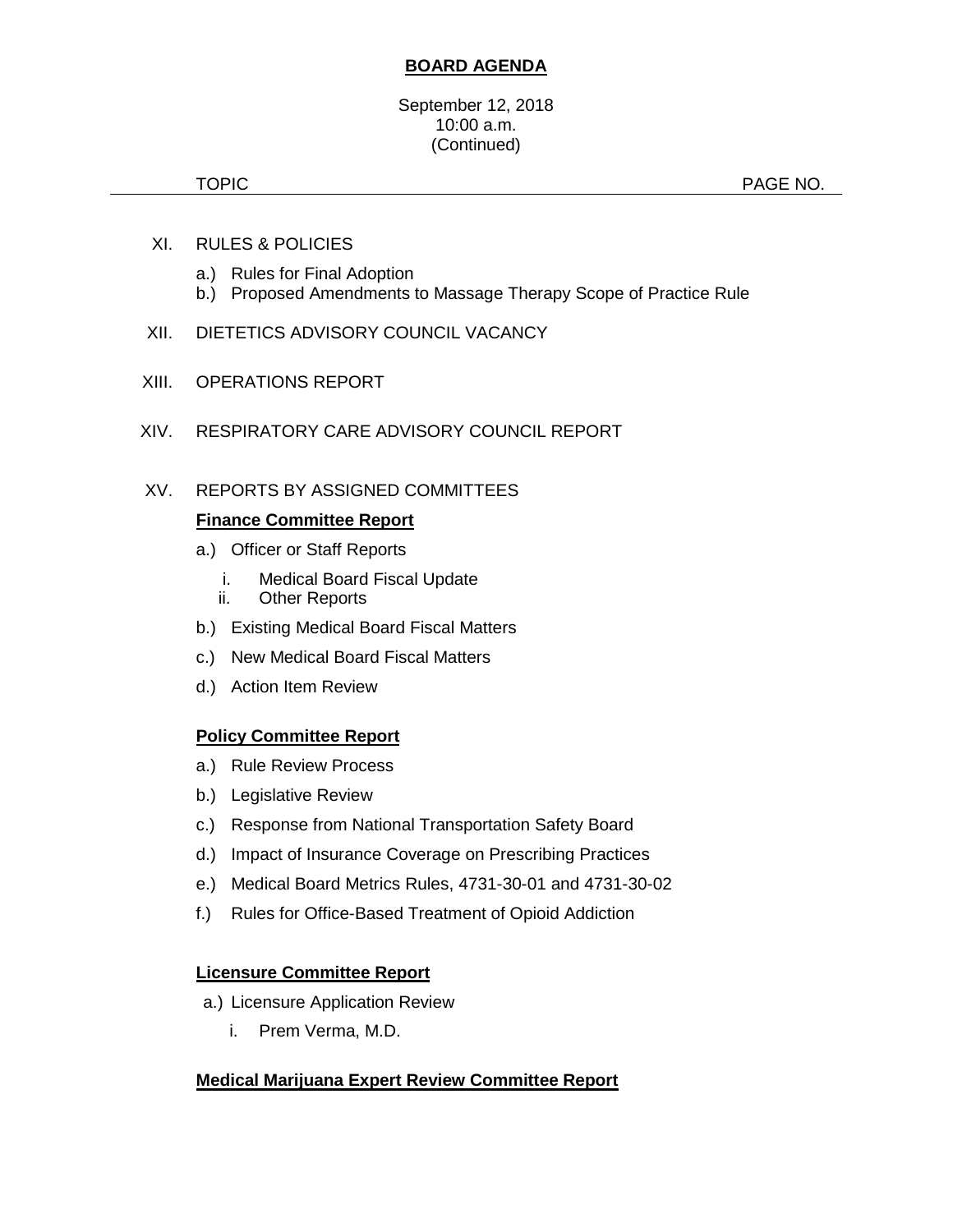# **BOARD AGENDA**

September 12, 2018 10:00 a.m. (Continued)

TOPIC **PAGE NO.** 

# XV. REPORTS BY ASSIGNED COMMITTEES (con't)

## **Physician Assistant/Scope of Practice Committee Report**

- a.) Podiatrist Administration of Immunizations
- b.) Respiratory Care Professional Scope of Practice Inquiries
	- i. Triaging in Emergency Department
	- ii. Changing Tracheostomy Tube in Acute Setting
- c.) Physician Assistant Matters
	- i. Requests for Changes to Physician Assistant Formulary
		- Westside Medicine and Cardiology
		- Jeffrey Hord, M.D.
		- Jordan Bulcher, P.A.
	- ii. Review of New Drugs
		- Tavalisse
		- Crysvita
		- Akynzeo
		- Plenvu
		- **Retacrit**
		- Lucemyra
		- Aimovig
		- Lokelma
		- Doptelet
		- Palynziq
		- Imvexxy
		- Olumiant
		- Fulphila
		- Moxidectin
		- Zemdri
		- **Epidiolex**
		- Braftovi
		- Mektovi

#### **Compliance Committee Report**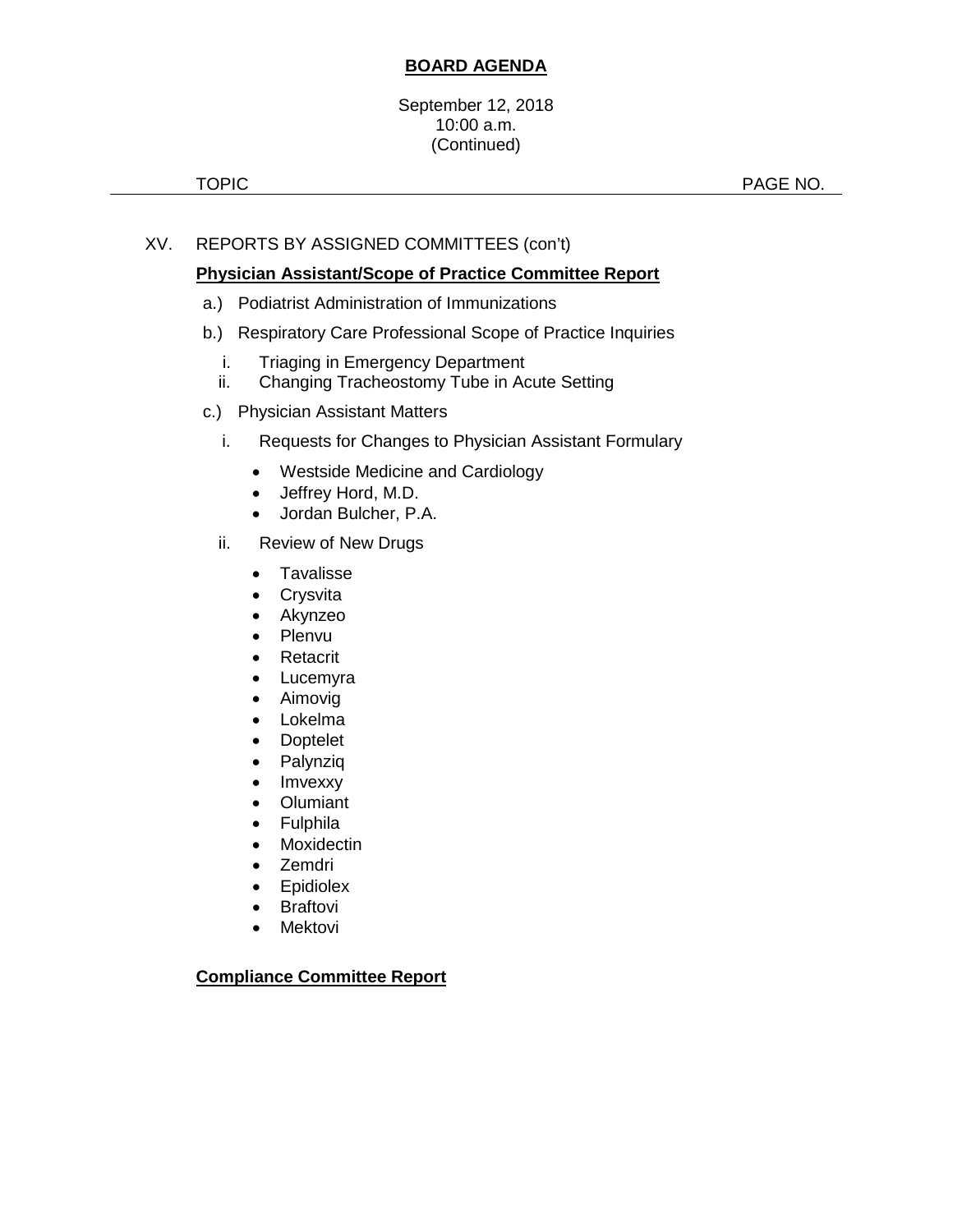### **BOARD AGENDA**

September 12, 2018 10:00 a.m. (Continued)

TOPIC **PAGE NO.** 

### XVI. PROBATIONARY REQUESTS

- a.) Michael T. Bangert, M.D. (Indianapolis, IN)
- b.) Marvin M. Baula, M.D. (Fairborn, OH)
- c.) John R. Capurro, M.D. (Cincinnati, OH)
- d.) Ernest B. de Bourbon, III, M.D. (Dublin, OH)
- e.) Erin B. Engel, D.P.M. (Tipp City, OH)
- f.) Julie Anne Krause, M.D. (Cincinnati, OH)
- g.) Steve M. Leung, M.D. (Bedford, OH)
- h.) Richard Ray Mason, D.O. (Powell, OH)
- i.) Leslie R. Swart, M.T. (Cincinnati, OH)
- j.) Aly M. A. Zewail, M.D. (Doylestown, OH)

#### XVII. REINSTATEMENT REQUESTS

a.) Munawar Siddiqui, M.D.

#### XVIII. FINAL PROBATIONARY APPEARANCES

Jennifer Furin, M.D. (Strongsville, OH)

Dr. Furin is appearing before the Board pursuant to her request for release from the terms of the Board's Order of January 9, 2013.

#### Kendra N. von der Embse, D.O. (Beavercreek, OH)

Dr. von der Embse is appearing before the Board pursuant to her request for release from the terms of her September 12, 2013 Consent Agreement.

Jeffery T. Nelson, M.D. (Cleveland Heights, OH)

Dr. Nelson is appearing before the Board pursuant to his request for release from the terms of his February 13, 2013 Consent Agreement.